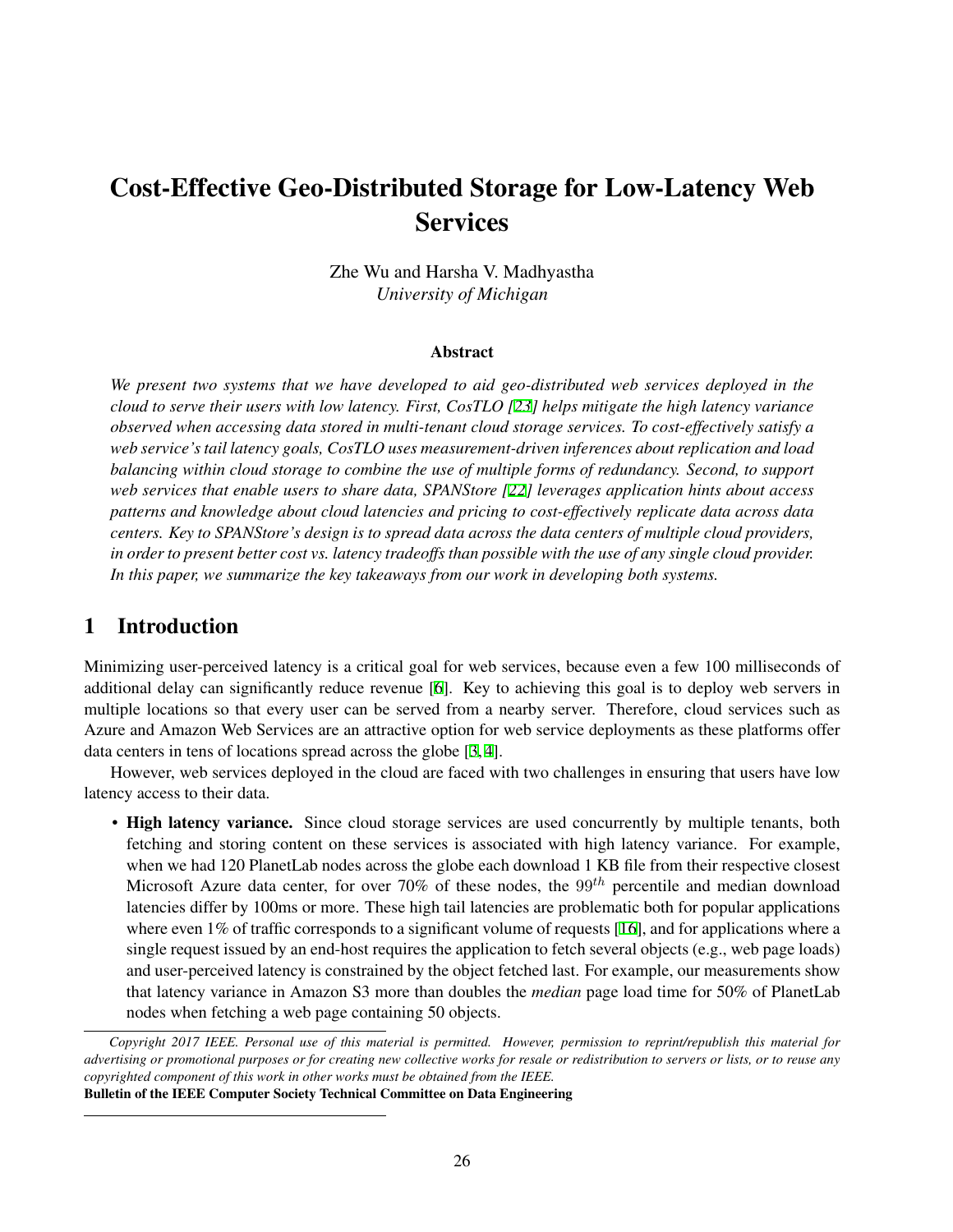• Cost vs. latency tradeoff. Collaborative services that enable users to share data with each other must also determine which data centers must store replicas of each object. While replicating all objects to all data centers can ensure low latency access [\[19\]](#page-14-6), that approach is costly and may be inefficient. Some applications may value lower costs over the most stringent latency bounds, different applications may demand different degrees of data consistency, some objects may only be popular in some regions, and some clients may be near to multiple data centers, any of which can serve them quickly. All these parameters mean that no single deployment provides the best fit for all applications and all objects.

In this paper, we describe two systems that we have developed to address these challenges. First, CosTLO (Cost-effective Tail Latency Optimizer) enables application providers to avail of the cost benefits enabled by cloud services, without having latency variance degrade user experience. Second, SPANStore (Storage Provider Aggregating Networked Store) is a key-value store that presents a unified view of storage services present in several geographically distributed data centers.

CosTLO's design is based on three principles. First, since our measurements reveal that the high latency variance in cloud storage is caused predominantly by isolated latency spikes, CosTLO augments every GET/PUT request with a set of redundant requests [\[15](#page-14-7),[21](#page-14-8)], so that it suffices to wait for responses to a subset of the requests. Second, to tackle the variance in all components of end-to-end latency—latency over the Internet, latency over the cloud service's data center network, and latency within the storage service—CosTLO combines the use of multiple forms of redundancy, such as issuing redundant requests to the same object, to multiple copies of an object, to multiple front-ends, or even to copies of an object in multiple data centers. Lastly, since the number of configurations in which CosTLO can implement redundancy is unbounded, to add redundancy in a manner that satisfies an application's goals for tail latency cost-effectively, we model the load balancing and replication within cloud storage services in order to accurately capture the dependencies between concurrent requests.

The key premise underlying SPANStore is that, when geo-replicating data, spreading data across the data centers of multiple cloud providers offers significantly better latency versus cost tradeoffs than possible with any single cloud provider. This is not only because the union of data centers across cloud providers results in a geographically denser set of data centers than any single provider's data centers, but also because the cost of storage and networking resources can significantly differ across cloud providers. To exploit these factors to drive down the cost incurred in satisfying application providers' latency, consistency, and fault tolerance goals, SPANStore judiciously determines where to replicate every object and how to perform this replication. For every object that it stores, SPANStore makes this determination by taking into consideration several factors: the anticipated workload for the object (i.e., how often different clients access it), the latency guarantees specified by the application that stored the object in SPANStore, the number of failures that the application wishes to tolerate, the level of data consistency desired by the application (e.g., strong versus eventual), and the pricing models of storage services that SPANStore builds upon.

Our goal in this paper is not to provide a detailed description of the design and implementation of either system and our results from evaluating them; we refer the interested reader to [\[23](#page-14-0)] and [\[22](#page-14-1)] for those details. Here, we instead summarize the main takeaways from both CosTLO and SPANStore in enabling low latency geo-distributed storage in the cloud.

### <span id="page-1-1"></span>2 Motivation

We begin by presenting measurement data that motivates our design of CosTLO and SPANStore.<sup>[1](#page-1-0)</sup>

<span id="page-1-0"></span><sup>&</sup>lt;sup>1</sup>Though the data presented here was gathered between 2013 and 2015, similar trends exist today.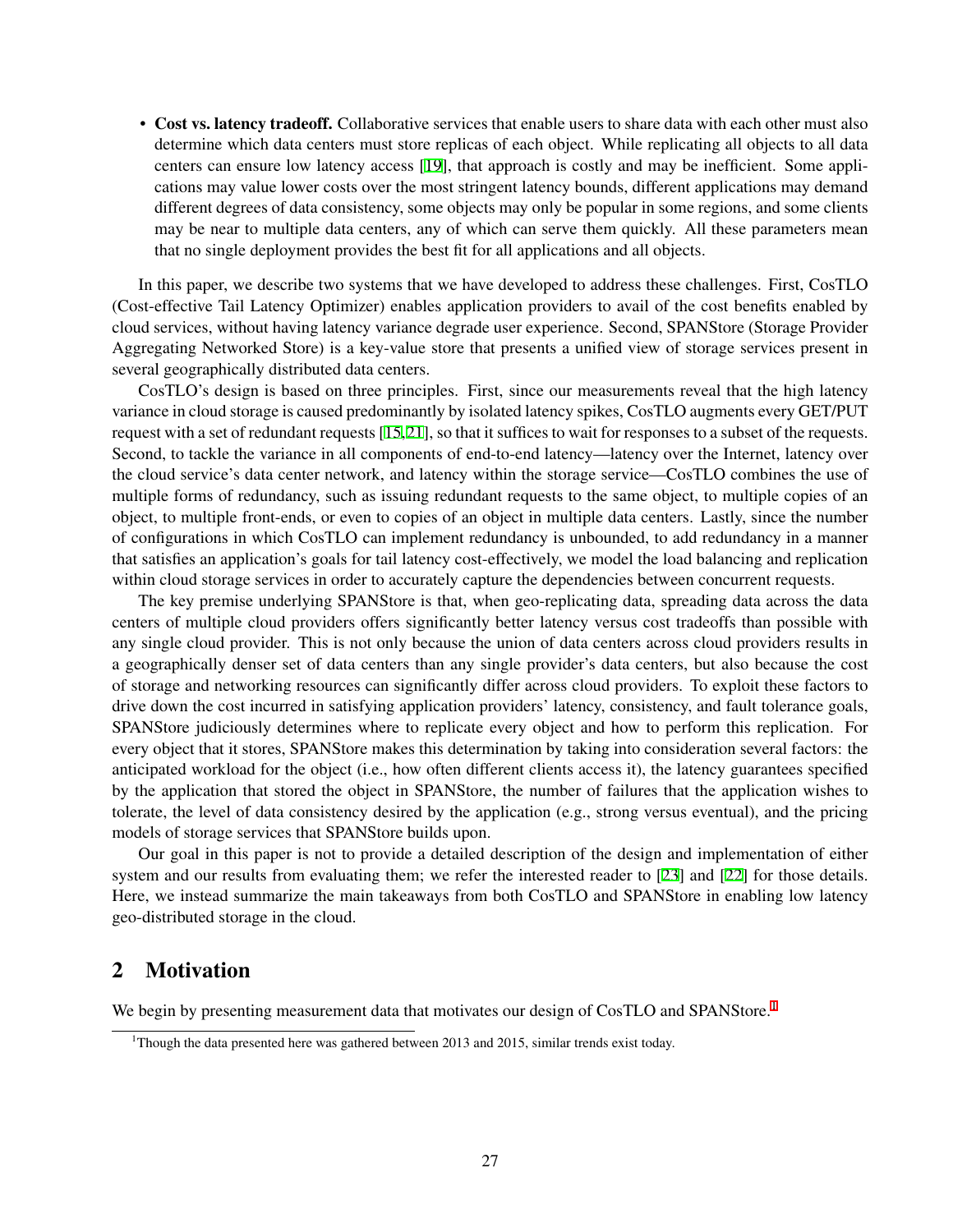<span id="page-2-0"></span>

Figure 1: (a) Absolute and (b) relative inflation in 99*th* percentile latency with respect to median. Note logscale x-axis in (b).

### 2.1 Characterizing latency variance

Overview of measurements. To analyze client-perceived latencies when downloading from and uploading to cloud storage services, we gather two types of measurements for a week. First, we use 120 PlanetLab nodes across the world as representative end-hosts. Once every 3 seconds, every node uploaded a new object to and downloaded a previously stored object from the S3 and Azure data centers to which the node has the lowest median RTT. Second, from "small instance" VMs in every S3 and every Azure data center, we issued one GET and one PUT per second to the local storage service. In all cases, every GET from a data center was for a 1 KB object selected at random from 1M objects of that size stored at that data center, and every PUT was for a new 1 KB object.

To minimize the impact of client-side overheads, we measure GET and PUT latencies on PlanetLab nodes as well as on VMs using timings from tcpdump. In addition, we leverage logs exported by S3 [[1](#page-14-9)] and Azure [[7](#page-14-10)] to break down end-to-end latency minus DNS resolution time into its two components: 1) latency within the storage service (i.e., duration between when a request was received at one of the storage service's front-ends and when the response left the storage service), and 2) latency over the network (i.e., for the request to travel from the end-host/VM to a front-end of the storage service and for the response to travel back). We extract storage service latency directly from the storage service logs, and we can infer network latency by subtracting storage service latency from end-to-end request latency.

Quantifying latency variance. Figure [1](#page-2-0) shows the distribution across nodes of the spread in latencies; for every node, we plot the absolute and relative difference between the 99*th* percentile and median latencies. In both Azure and S3, the median PlanetLab node sees an absolute inflation greater than 200ms (70ms) in the 99*th* percentile PUT (GET) latency as compared to the median latency; the median relative inflation is greater than 2x in both PUTs and GETs. Figure [1](#page-2-0) shows that this high latency variance is not due to high load or slow access links of PlanetLab nodes; for every node, the figure plots the difference between 99*th* percentile and median latency to the node closest to it among all PlanetLab nodes.

Causes for tail latencies. We observe two characteristics that dictate which solutions can potentially reduce the tail of these latency distributions.

First, we find that neither are the top 1% of latency samples clustered together in time nor are they correlated with time of day. Thus, the tail of the latency distribution is dominated by isolated spikes, rather than sustained periods of high latencies. *Therefore, a solution that monitors load and reacts to latency spikes will be ineffective.*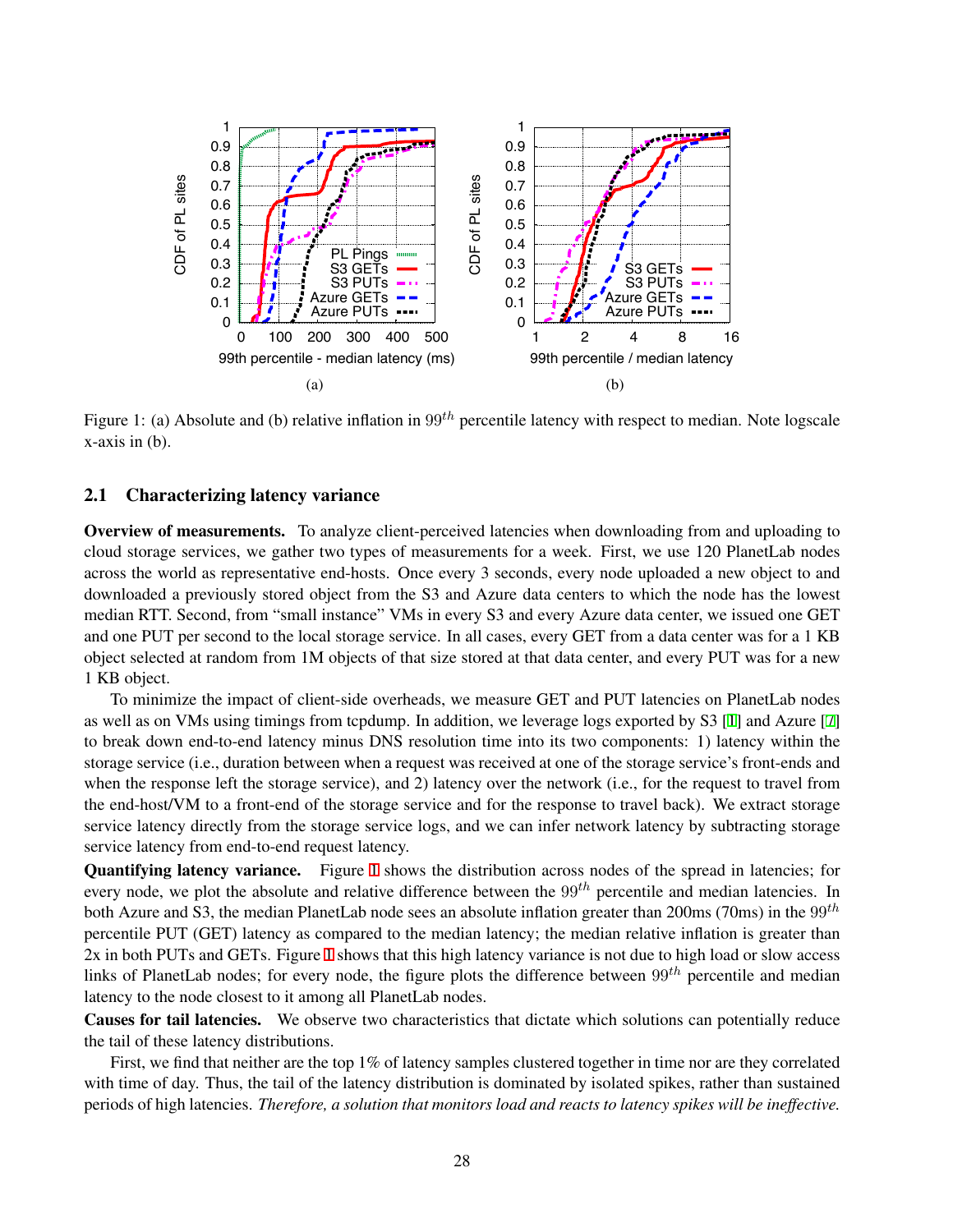<span id="page-3-0"></span>

Figure 2: Breakdown of components of tail latencies.

<span id="page-3-1"></span>

Figure 3: For applications deployed on a single cloud service (EC2 or Azure), a storage service that spans multiple cloud services offers a larger number of data centers (a and b) and more cheaper data centers (c and d) within a latency bound.

Second, Figure [2](#page-3-0)(a) shows that all three components of end-to-end latency significantly influence tail latency values. DNS latency, network latency, and latency within the storage service account for over half the end-to-end latency on more than 40%, 25%, and 20% of tail latency samples. Since network latencies as measured from PlanetLab nodes conflate latencies over the Internet and within the cloud service's data center network, we also study the composition of tail latencies as seen in our measurements from VMs to the local storage service. In this case too, Figure [2\(](#page-3-0)b) shows that both components of end-to-end latency—latency within the storage service, and latency over the data center network—contribute significantly to a large fraction of tail latency samples. *Thus, any solution that reduces latency variance will have to address all of these sources of latency spikes.*

### 2.2 Why multi-cloud?

Next, we motivate the utility of spread data across multiple cloud providers by presenting data which shows that doing so can potentially lead to reduced latencies for clients and reduced cost for applications.

Lower latencies. We first show that using multiple cloud providers can enable lower GET/PUT latencies. For this, we instantiated VMs in each of the data centers in EC2, Azure, and Google Cloud. From every VM, we measured GET latencies to the storage service in every other data center once every 5 minutes for a week. We consider the latency between a pair of data centers as the median of the measurements for that pair.

Figure [3](#page-3-1) shows how many other data centers are within a given latency bound of each EC2 [[3](#page-3-1)(a)] and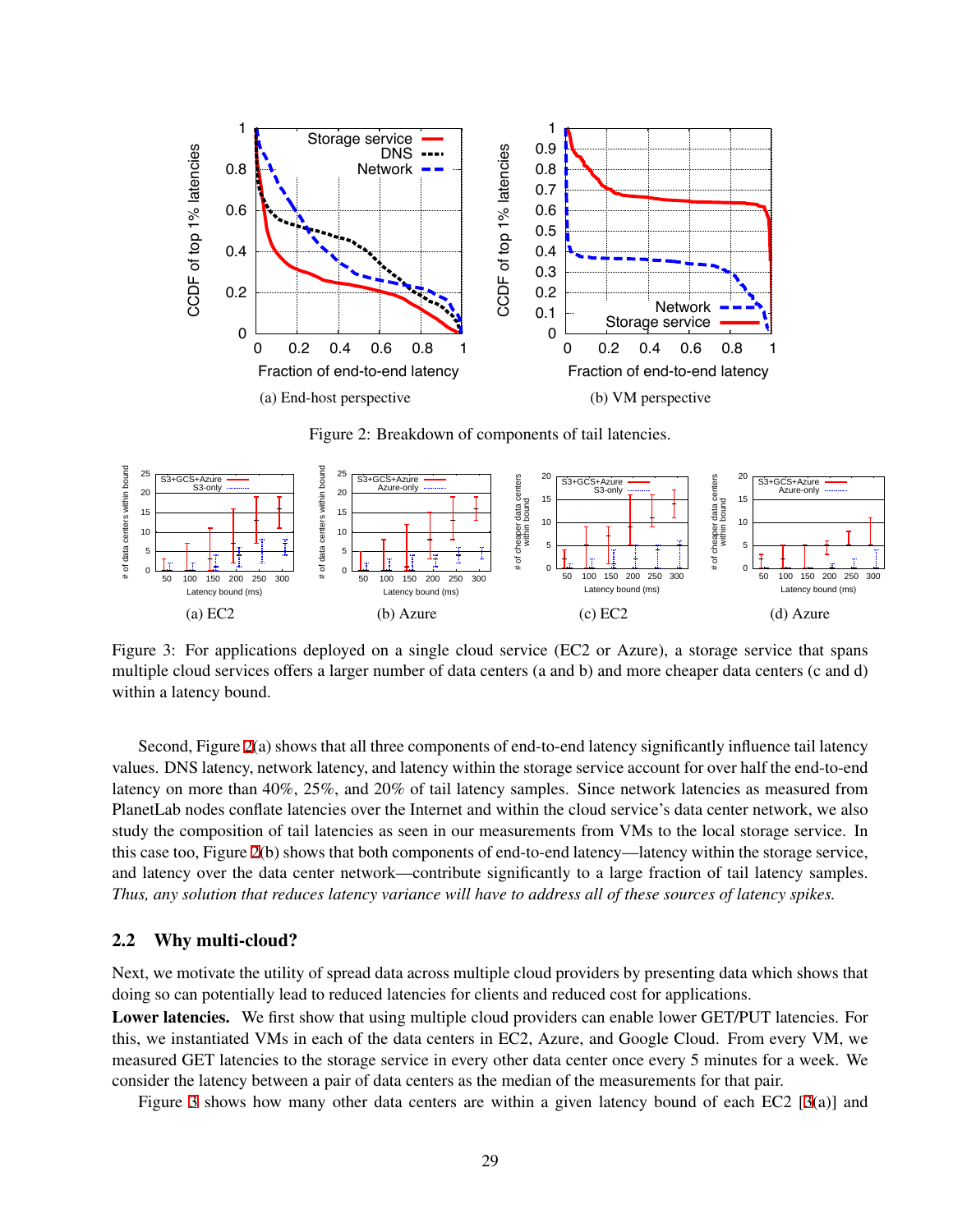Azure [[3](#page-3-1)(b)] data center. These graphs compare the number of nearby data centers if we only consider the single provider to the number if we consider all three providers—Amazon, Google, and Microsoft. For a number of latency bounds, either graph depicts the minimum, median, and maximum (across data centers) of the number of options within the latency bound.

For nearly all latency bounds and data centers, we find that deploying across multiple cloud providers increases the number of nearby options. An application can use this greater choice of nearby storage options to meet tighter latency SLOs, or to meet a fixed latency SLO using fewer storage replicas (by picking locations nearby to multiple front-ends). Intuitively, this benefit occurs because different providers have data centers in different locations, resulting in a variation in latencies to other data centers and to clients.

Lower cost. Replicating data across multiple cloud providers also enables support for latency SLOs at potentially lower cost due to the discrepancies in pricing across providers. Figures [3\(](#page-3-1)c) and [3\(](#page-3-1)d) show, for each EC2 and Azure data center, the number of other data centers within a given latency bound that are cheaper than the local data center along some dimension (storage, PUT/GET requests, or network bandwidth). For example, nearby Azure data centers have similar pricing, and so, no cheaper options than local storage exist within 150ms for Azure-based services. However, for the majority of Azure-based front-ends, deploying across all three providers yields multiple storage options that are cheaper for at least some operations. Thus, by judiciously combining resources from multiple providers, an application can use these cheaper options to reduce costs.

### 3 Cost-effective support for lower latency variance with CosTLO

Goal and Approach. We design CosTLO to meet any application's service-level objectives (SLOs) for the extent to which it seeks to reduce latency variance for its users. Though there are several ways in which such SLOs can be specified, we do not consider SLOs that bound the absolute value of, say, 99*th* percentile GET/PUT latency; due to the non-uniform geographic distribution of data centers, a single bound on tail latencies for all end-hosts will not help reduce latency variance for end-hosts with proximate data centers. Instead, we focus on SLOs that limit the tail latencies for any end-host *relative* to the latency distribution experienced by *that* end-host. Specifically, we consider SLOs which bound the difference, for any end-host, between 99*th* percentile latency and its baseline median latency (i.e., the median latency that it experiences without CosTLO). Every application specifies such a bound separately for GETs and PUTs.

Since tail latency samples are dominated by isolated spikes, our high-level approach is to augment any GET/PUT request with a set of redundant requests, so that either the first response or a subset of early responses can be considered. Though this is a well-known approach for reducing tail latencies [\[9,](#page-14-11) [15](#page-14-7), [21](#page-14-8)], CosTLO is unique in exploiting several ways of issuing redundant requests in combination.

### 3.1 Effective redundancy techniques

A wide range of redundancy approaches are feasible to tackle variance in each component of end-to-end latency. Here, we summarize what our measurements reveal to be the most effective techniques.

Latency over the Internet. To examine the utility of different approaches on reducing Internet tail latencies, we issued pairs of concurrent GET requests from each PlanetLab node in three different ways and then compared the measured tail latencies with those seen with single requests.

First, relying on load balancing in the Internet [[12\]](#page-14-12), when every end-host concurrently issues multiple requests to the storage service in the data center closest to it, relative latency inflation seen at the median PlanetLab node remains close to 2x. Second, in addition to a GET request to its closest S3 region, having every node issue a GET request in parallel to its second closest S3 region offers little benefit in reducing latency variance. This is because, for most PlanetLab nodes, the second closest region within a cloud service is too far to help tame latency spikes to the region closest to the node. Therefore, to reduce variance in latencies over the Internet, it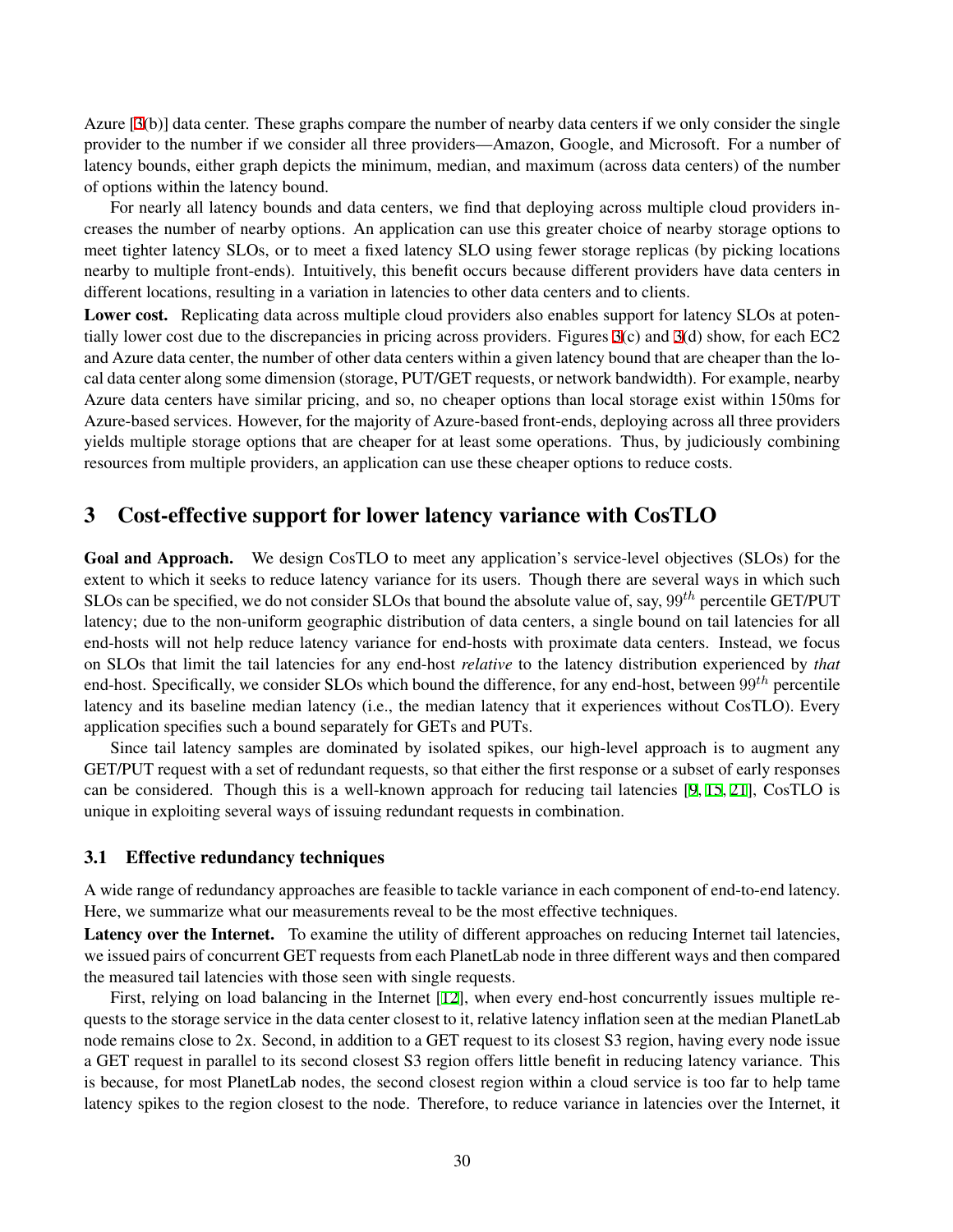<span id="page-5-0"></span>

Figure 4: Scatter plot of first vs. second request GET latency when issuing two concurrent requests to the same object stored in a cloud storage service.

is crucial for redundancy to exploit multiple cloud providers. Doing so reduces the inflation in 99*th* percentile GET latency to be less than 1.5x the baseline median at 70% of PlanetLab nodes.

Data center network latencies. Latency spikes within a cloud service's data center network can either be addressed implicitly by issuing the same PUT/GET request multiple times in parallel to exploit path diversity or addressed explicitly by relaying each request through a different VM. In both S3 and Azure, we find that both implicit and explicit exploitation of path diversity significantly reduce tail latencies, with higher levels of parallelism offering greater reduction. However, using VMs as relays adds some overhead, likely due to requests traversing longer routes.

Storage service latencies. Lastly, we considered two approaches for reducing latency spikes within the storage service, i.e., latency between when a request is received at a front-end and when it sends back the response. When issuing *n* concurrent requests to a storage service, we can either issue all *n* requests for the same object or to *n* different objects. The former attempts to implicitly leverage the replication of objects within the storage service, whereas the latter explicitly creates and utilizes copies of objects. In either case, if concurrent requests are served by different storage servers, latency spikes at any one server can be overridden by other servers that are lightly loaded.

The takeaways differ between Azure and S3. On S3, irrespective of whether we issue multiple requests to the same object or to different objects, the reduction in 99*th* percentile latency tails off with increasing parallelism. This is because, in S3, concurrent requests from a VM incur the same latency over the network, which becomes the bottleneck in the tail. In contrast, on Azure, 99*th* percentile GET latencies do not reduce further when more than 2 concurrent requests are issued to the same object, but tail GET latencies continue to drop significantly with increasing parallelism when concurrent requests are issued to different objects. In the case of PUTs, the benefits of redundancy tail off at parallelism levels greater than 2 due to Azure's serialization of PUTs issued by the same tenant [\[14](#page-14-13)].

### 3.2 Selecting cost-effective configuration

The primary challenge in combining these various forms of redundancy in CosTLO is to select for each edge network a redundancy configuration that helps meet the application's tail latency goals at minimum cost. For this, CosTLO 1) takes as input the pricing policies at every data center, 2) uses logs exported by cloud providers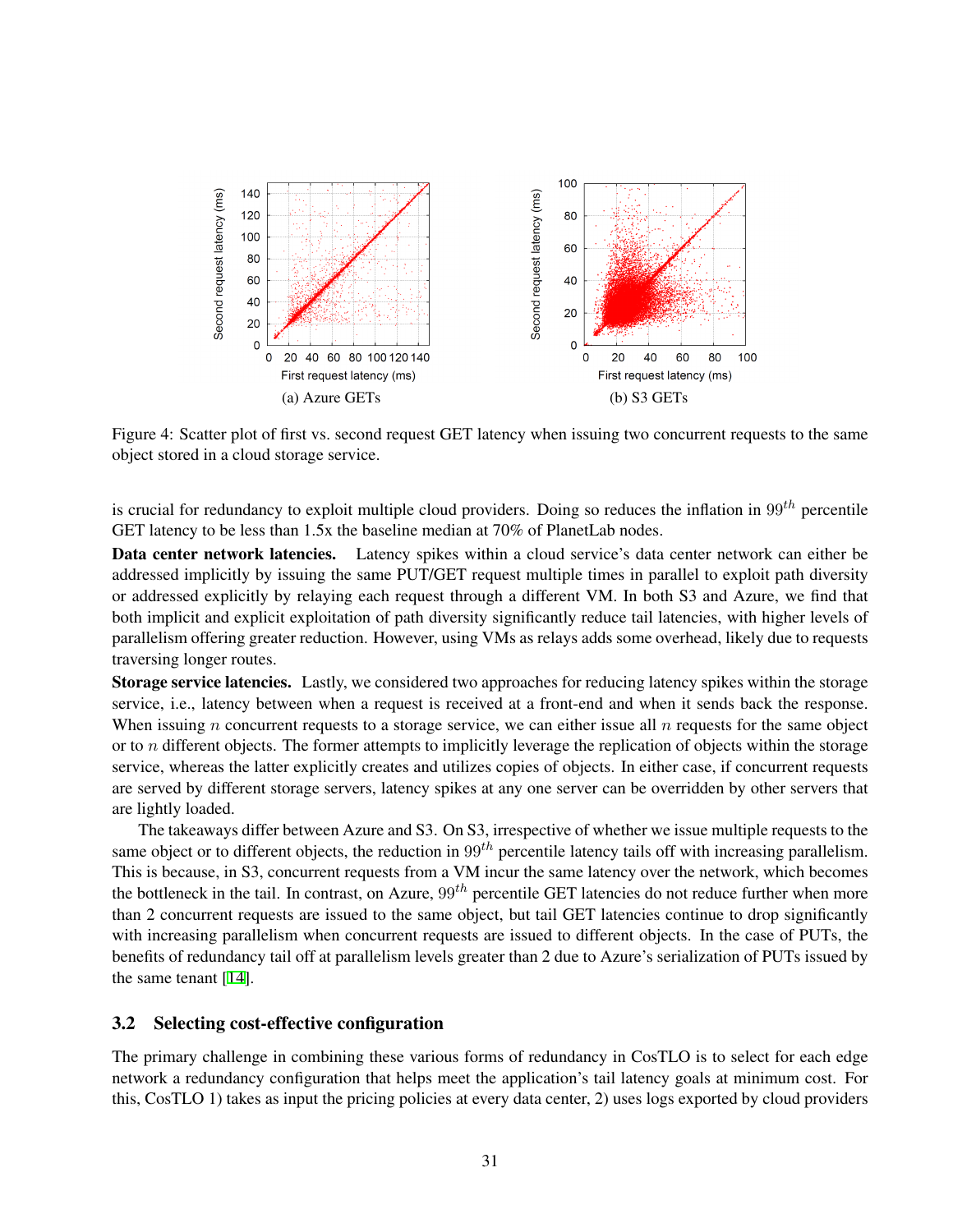<span id="page-6-0"></span>

Figure 5: Distribution of service latency difference between concurrent GET requests offers evidence for GETs to an object (a) being served by one replica in Azure, and (b) being spread across two replicas in S3. Data center network latencies for concurrent requests are (c) uncorrelated on Azure, and (d) correlated on S3. Note logscale on both axes of (c) and (d).

to characterize the workload imposed by clients in every prefix, and 3) employs a measurement agent at every data center. Every agent gathers three types of measurements: 1) pings to a representative end-host in every prefix, 2) pairs of concurrent GETs and pairs of concurrent PUTs to the local storage service, and 3) the rates at which VMs can relay PUTs and GETs between end-hosts and the local storage service without any queueing.

Given these measurements, CosTLO identifies a cost-effective configuration for end-hosts in each IP address prefix. We refer the reader to [[23\]](#page-14-0) for a description of the algorithm CosTLO uses to search through the configuration space, and focus here on the key question in doing so: for any particular configuration for an IP prefix, how do we estimate the latency distribution that clients in that prefix will experience when served in that configuration?

The reason it is hard to estimate the latency distribution for any particular redundancy configuration is due to dependencies between concurrent requests. While Figure [4](#page-5-0) shows the correlation in latencies between two concurrent GET requests to an object at one of Azure's and one of S3's data centers, we also see similar correlations for PUTs and even when the concurrent requests are for different objects. Attempting to model these correlations between concurrent requests by treating the cloud service as a black box did not work well. Therefore, we explicitly model the sources of correlations: concurrent requests may incur the same latency within the storage service if they are served by the same storage server, or incur the same data center network latency if they traverse the same network path.

Modeling replication in storage service. First, at every data center, we use CosTLO's measurements to infer the number of replicas across which the storage service spreads requests to an object. For every pair of concurrent requests issued during CosTLO's measurements, we compute the difference in service latency (i.e., latency within the storage service) between the two requests. We then consider the distribution of this difference across all pairs of concurrent requests to infer the number of replicas in use per object. For example, if the storage service load balances GET requests to an object across 2 replicas, there should be a 50% chance that two concurrent GETs fetch from the same replica, therefore the service latency difference is expected to be 0 half the time. We compare this measured distribution with the expected distribution when the storage service spreads requests across *n* replicas, where we vary the value of *n*. We infer the number of replicas used by the service as the value of *n* for which the estimated and measured distributions most closely match. For example, though both Azure [\[5\]](#page-14-14) and S3 [[2](#page-14-15)] are known to store 3 replicas of every object, Figures [5\(](#page-6-0)a) and [5](#page-6-0)(b) show that the measured service latency difference distributions closely match GETs being served from 1 replica on Azure and from 2 replicas on S3.

On the other hand, for concurrent GETs or PUTs issued to different objects, on both Azure and S3, we see that the latency within the storage service is uncorrelated across requests. This is likely because cloud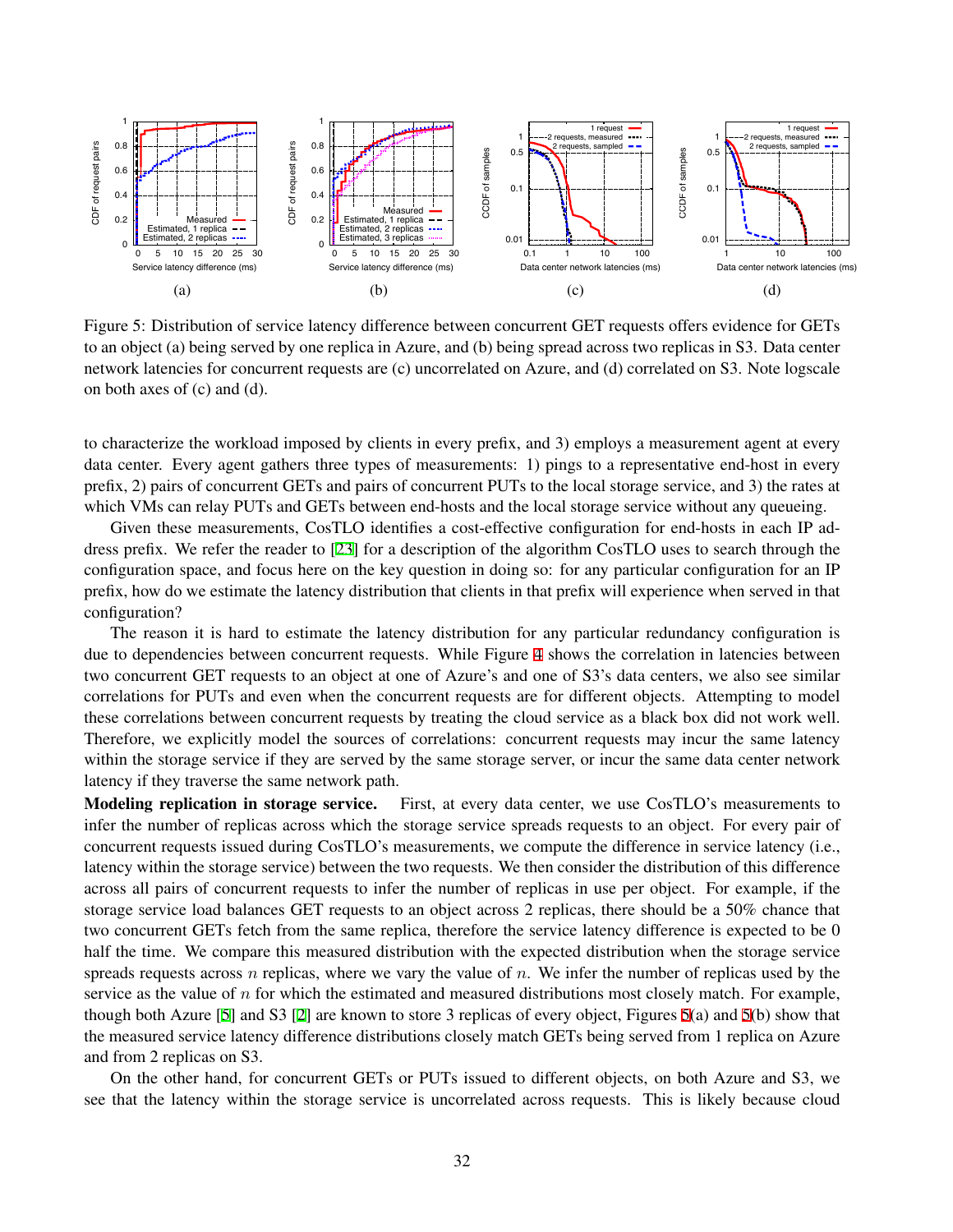<span id="page-7-0"></span>

Figure 6: Accuracy of estimating GET latency distribution for 8 concurrent GET requests from VM to local storage service in one S3 region. Note logscale on y-axis.

storage services store every object on a randomly chosen server (e.g., by hashing the object's name for load balancing [[16\]](#page-14-5)), and hence, requests to different objects are likely to be served by different storage servers.

Modeling load balancing in network. Next, we identify whether concurrent requests issued to the storage service incur the same latency over the data center network, or are their network latencies independent of each other. At any data center, we compute the distribution obtained from the minimum of two independent samples of the measured data center network latency distribution for a single request. We then compare this distribution to the measured value of the minimum data center network latency seen across two concurrent requests.

Figure [5\(](#page-6-0)c) shows that, on Azure, the distribution obtained by independent sampling closely matches the measured distribution, thus showing that network latencies for concurrent requests are uncorrelated. Whereas, on S3, Figure [5\(](#page-6-0)d) shows that the measured distribution for the minimum across two requests is almost identical to the data center network latency component of any single request; this shows that concurrent requests on S3 incur the same network latency.

By leveraging these models of replication and load balancing, CosTLO is able to accurately estimate the latency distribution when sets of requests are concurrently issued to a storage service. Figures [6\(](#page-7-0)a) and [6](#page-7-0)(b) compare the measured and estimated latency distributions when issuing 8 concurrent GETs from a VM to the local storage service; all concurrent requests are for the same object in the former and to different objects in the latter. In both cases, our estimated latency distribution closely matches the measured distribution, even in the tail. In contrast, if we estimate the latency distribution for 8 concurrent GETs by independently sampling the latency distribution for a single request 8 times and considering the minimum, we significantly under-estimate the tail of the distribution.

### 4 Cost-effective geo-replication of data with SPANStore

Thus far, we have assumed that every object stored by an application is stored in a single data center, and CosTLO reduces tail latencies for executing GETs and PUTs on such objects. Now, we turn our attention to addressing the storage needs of web services in which sharing of data among users is an intrinsic part of the service (e.g., collaborative applications like Google Docs, and file sharing services like Dropbox), and georeplication of shared data is a must to ensure low latency. Instead of every user having to access a centrally located copy of an object, replication of the object across data centers permits every user to access a nearby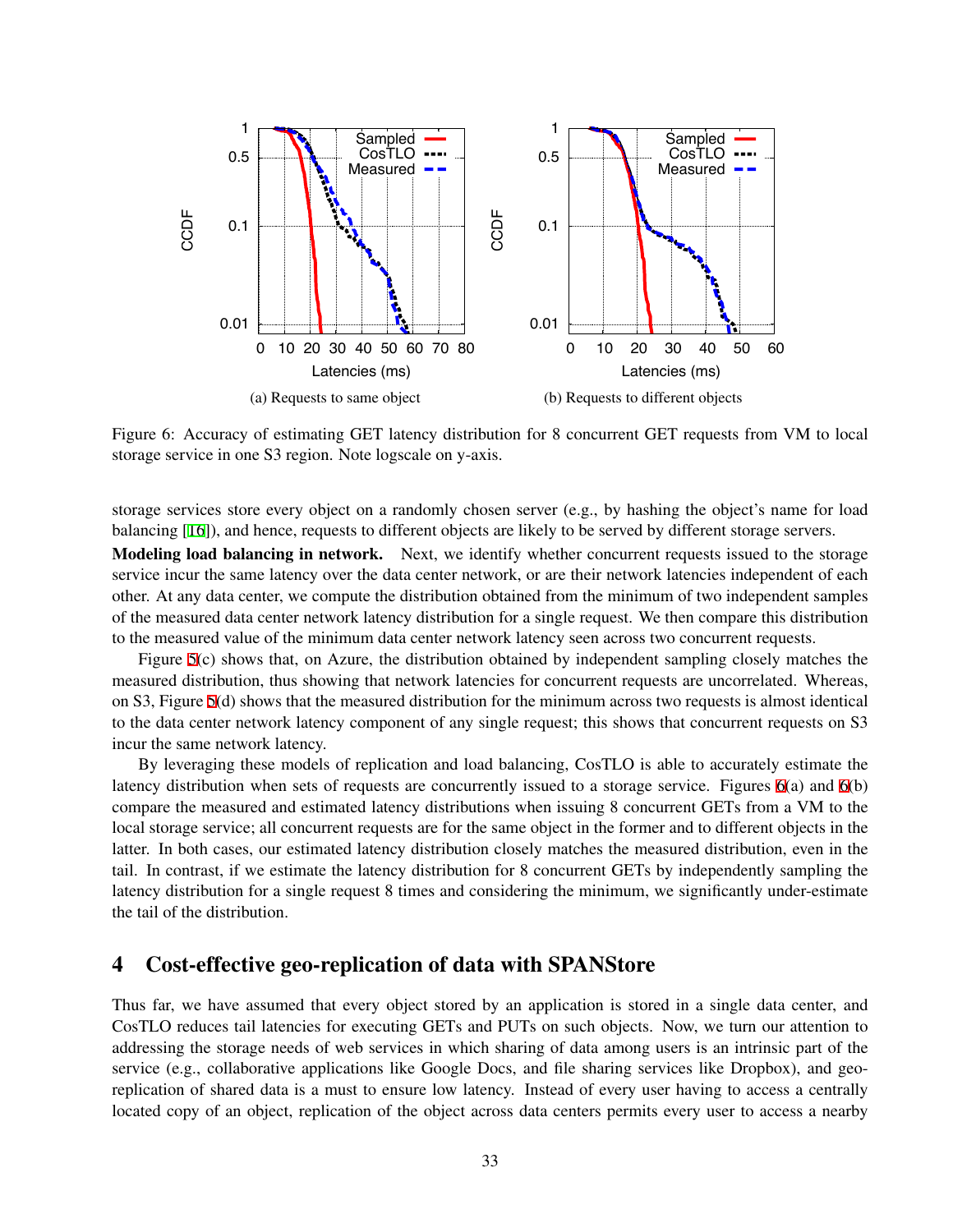subset of the object's copies.

Our overarching goal in developing SPANStore is to enable applications to interact with a single storage service, which underneath the covers uses several geographically distributed storage services.<sup>[2](#page-8-0)</sup> The key benefit here is that the onus of navigating the space of replication strategies on an object-by-object basis is offloaded to SPANStore, rather than individual application developers having to deal with this problem, as is the case today. We are guided by four objectives: 1) minimize cost, 2) respect latency SLOs, 3) tolerate failures, and 4) provide support for both eventual and strong consistency.

While we refer the reader to [[22\]](#page-14-1) for a detailed description of SPANStore's design, implementation, and evaluation, here we summarize the key problem at the heart of its design: for any particular object, how to determine the most cost-effective replication policy that satisfies the application's latency, consistency, and fault-tolerance requirements? We first describe the inputs required by SPANStore and the format of the replication policies it identifies. We then separately present the algorithms used by SPANStore in two different data consistency scenarios.

#### 4.1 Inputs and output

SPANStore requires three types of inputs: 1) a characterization of the cloud services on which it is deployed, 2) the application's latency, fault tolerance, and consistency requirements, and 3) a specification of the application's workload.

Characterization of SPANStore deployment. We require two pieces of information about SPANStore's deployment. First, we measure the distribution of latencies between every pair of data centers on which SPANStore is deployed. These measurements includes PUTs, GETs, and pings issued from a VM in one data center to the storage service or a VM in another data center. Second, we need the pricing policy for the resources used by SPANStore. For each data center, we specify the price per byte of storage, per PUT request, per GET request, and per hour of usage for the type of virtual machine used by SPANStore in that data center. We also specify, for each pair of data centers, the price per byte of network transfer from one to the other, which is determined by the upload bandwidth pricing at the source data center.

Application requirements. We account for an application's latency goals in terms of separate SLOs for latencies incurred by PUT and GET operations. Either SLO is specified by a latency bound and the fraction of requests that should incur a latency less than the specified bound, e.g., 90*th* percentile latency should be less than 100ms.

To capture consistency needs, we ask the application developer to choose between strong and eventual consistency. In the strong consistency case, we provide linearizability, i.e., all PUTs for a particular object are totally ordered and any GET returns the data written by the last committed PUT for the object. In contrast, if an application can make do with eventual consistency, SPANStore can satisfy lower latency SLOs. Our algorithms for the eventual consistency scenario are extensible to other consistency models such as causal consistency [\[19](#page-14-6)] by augmenting data transfers with additional metadata.

In both the eventual consistency and strong consistency scenarios, the application developer can specify the number of failures—either of data centers or of Internet paths between data centers—that SPANStore should tolerate. As long as the number of failures is less than the specified number, SPANStore ensures the availability of all GET and PUT operations while also satisfying the application's consistency and latency requirements. When the number of failures exceeds the specified number, SPANStore may make certain operations unavailable or violate latency goals in order to ensure that consistency requirements are preserved.

Workload characterization. Lastly, we account for the application's workload in two ways.

<span id="page-8-0"></span><sup>&</sup>lt;sup>2</sup>We assume an application employing SPANStore for data storage uses only the data centers of a single cloud service to host its computing instances (due to the differences across cloud providers), even though (via SPANStore) it will use multiple cloud providers for data storage.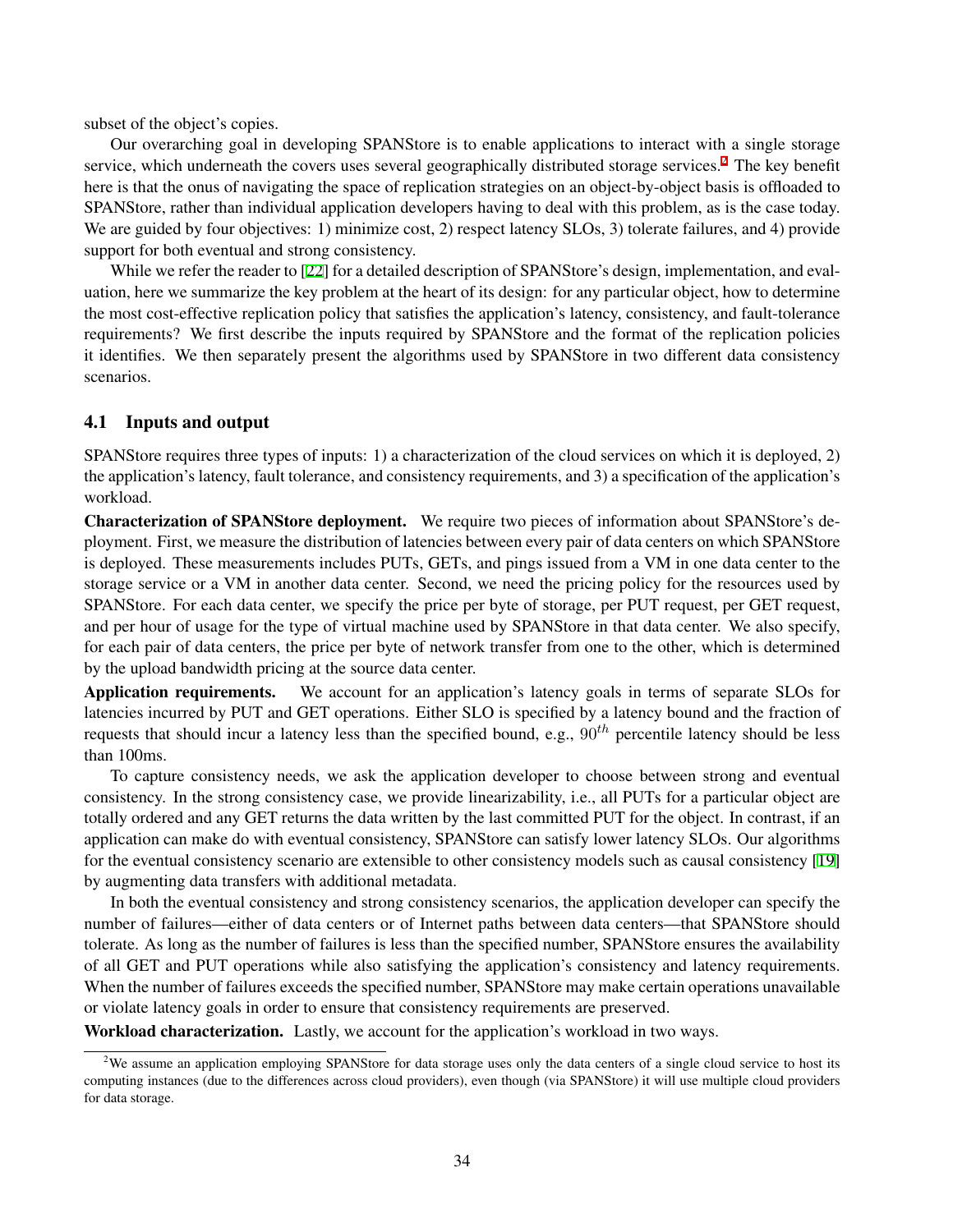

<span id="page-9-0"></span>Figure 7: Overview of inputs and output in identifying cost-effective replication policies.



Figure 8: Comparison at different granularities of the stationarity in the number of posted tweets.

First, for every object stored by an application, we ask the application to specify the set of data centers from which it will issue PUTs and GETs for the object. We refer to this as the *access set* for the object. An application can determine the access set for an object based on the sharing pattern of that object across users. For example, a collaborative online document editing webservice knows the set of users with whom a particular document has been shared. The access set for the document is then the set of data centers from which the web service serves these users. In cases where the application itself is unsure which users will access a particular object (e.g., in a file hosting service like Rapidshare), it can specify the access set of an object as comprising all data centers on which the application is deployed; this uncertainty will translate to higher costs. While SPANStore considers every object as having a fixed access set over its lifetime, subsequent work [\[10](#page-14-16)] addresses this limitation.

Second, SPANStore's VMs track the GET and PUT requests received from an application to characterize its workload. Since the GET/PUT rates for individual objects can exhibit bursty patterns (e.g., due to flash crowds), it is hard to predict the workload of a particular object in the next epoch based on the GETs and PUTs issued for that object in previous epochs. Therefore, SPANStore instead leverages the stationarity that typically exists in an application's aggregate workload, e.g., many applications exhibit diurnal and weekly patterns in their workload [[8](#page-14-17), [13](#page-14-18)]. Specifically, at every data center, SPANStore VMs group an application's objects based on their access sets. In every epoch, for every access set, the VMs at a data center report to a central Placement Manager 1) the number of objects associated with that access set and the sum of the sizes of these objects, and 2) the aggregate number of PUTs and GETs issued by the application at that data center for all objects with that access set.

To demonstrate the utility of considering aggregate workloads in this manner, we analyze a Twitter dataset that lists the times at which 120K users in the US posted on Twitter over a month [[18](#page-14-19)]. We consider a scenario in which every user is served from the EC2 data center closest to the user, and consider every user's Twitter timeline to represent an object. When a user posts a tweet, this translates to one PUT operation on the user's timeline and one PUT each on the timelines of each of the user's followers. Thus, the access set for a particular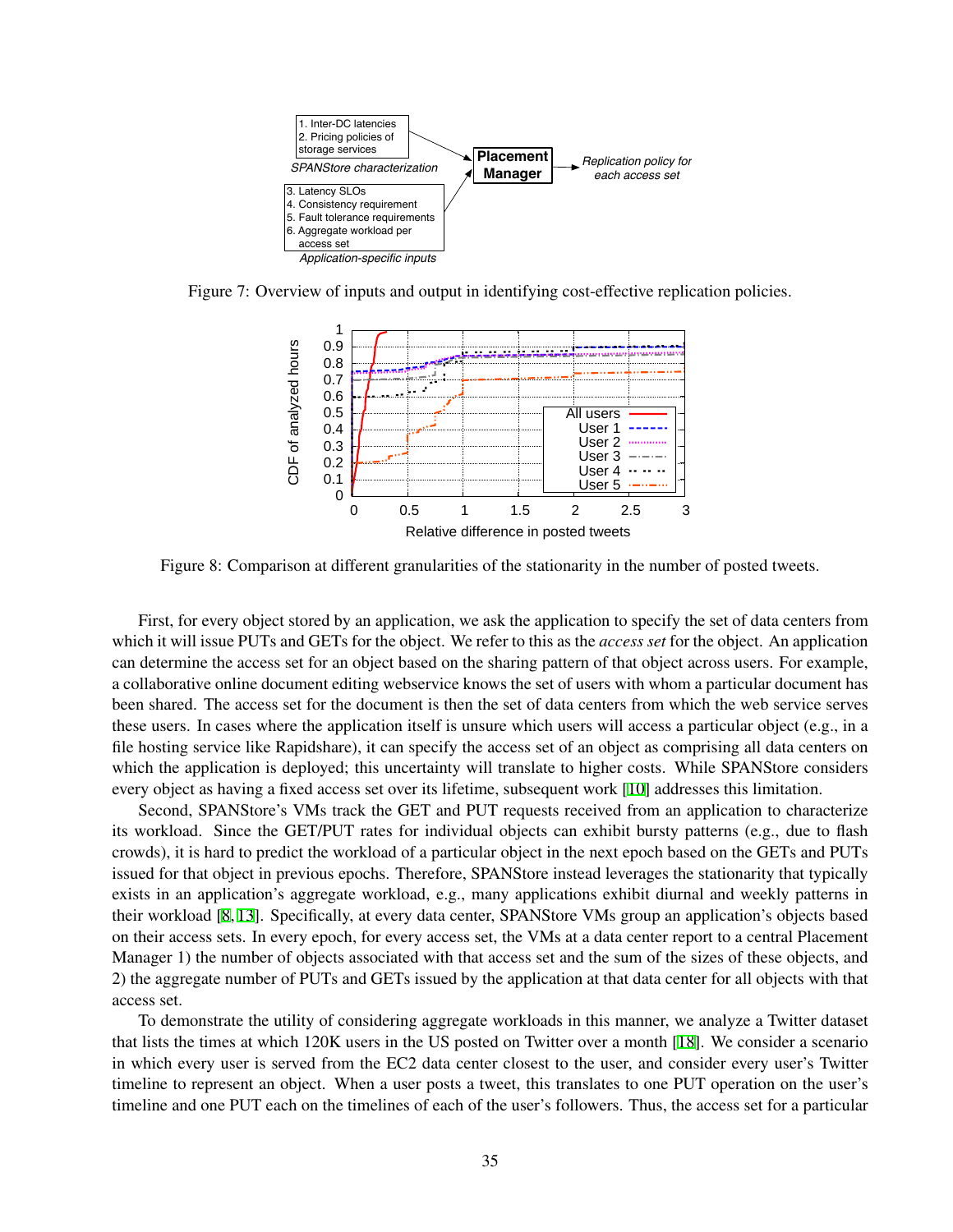<span id="page-10-0"></span>

Figure 9: When eventual consistency suffices, illustration of different replication policies for access set *{*A, B, C, D, E, F*}*. In all cases, we show how PUTs from data center A are propagated. Shaded circles are data centers that host replicas, and dotted circles represent data centers that propagate updates. Solid arrows correspond to transfers that impact PUT latencies, and dotted arrows represent asynchronous propagation.

user's timeline includes the data centers from which the user's followers are served.

Here, we consider those users whose timelines have their access set as all EC2 data centers in the US. Figure [8](#page-9-0) presents the stationarity in the number of PUTs when considering the timelines of all of these users in aggregate and when considering five popular individual users. In either case, we compare across two weeks the number of PUTs issued in the same hour on the same day of the week, i.e., for every hour, we compute the difference between the number of tweets in that hour and the number of tweets in the same hour the previous week, normalized by the latter value. When we aggregate across all users, the count for every hour is within 50% of the count for that hour the previous week, whereas individual users often exhibit 2x and greater variability. The greater stationarity in the aggregate workload thus enables more accurate prediction based on historical workload measurements.

Replication policy. Given these inputs, at the beginning of every epoch, the central Placement Manager determines the replication policy to be used in the next epoch. Since we capture workload in aggregate across all objects with the same access set, the Placement Manager determines the replication policy separately for every access set, and SPANStore employs the same replication strategy for all objects with the same access set. For any particular access set, the replication policy output by the Placement Manager specifies 1) the set of data centers that maintain copies of all objects with that access set, and 2) at each data center in the access set, which of these copies SPANStore should read from and write to when an application VM at that data center issues a GET or PUT on an object with that access set.

Thus, the crux of SPANStore's design boils down to: 1) in each epoch, how does the Placement Manager determine the replication policy for each access set, and 2) how does SPANStore enforce Placement Managermandated replication policies during its operation, accounting for failures and changes in replication policies across epochs? We refer the reader to [[22\]](#page-14-1) for the answer to the latter question, and we describe here separately how SPANStore addresses the first question in the eventual consistency and strong consistency cases.

### 4.2 Eventual consistency

When the application can make do with eventual consistency, SPANStore can trade-off costs for storage, PUT/GET requests, and network transfers. To see why this is the case, let us first consider the simple replication policy where SPANStore maintains a copy of every object at each data center in that object's access set (as shown in Figure [9](#page-10-0)(a)). In this case, a GET for any object can be served from the local storage service. Similarly, PUTs can be committed to the local storage service and updates to an object can be propagated to other data centers in the background; SPANStore considers a PUT as complete after writing the object to the local storage service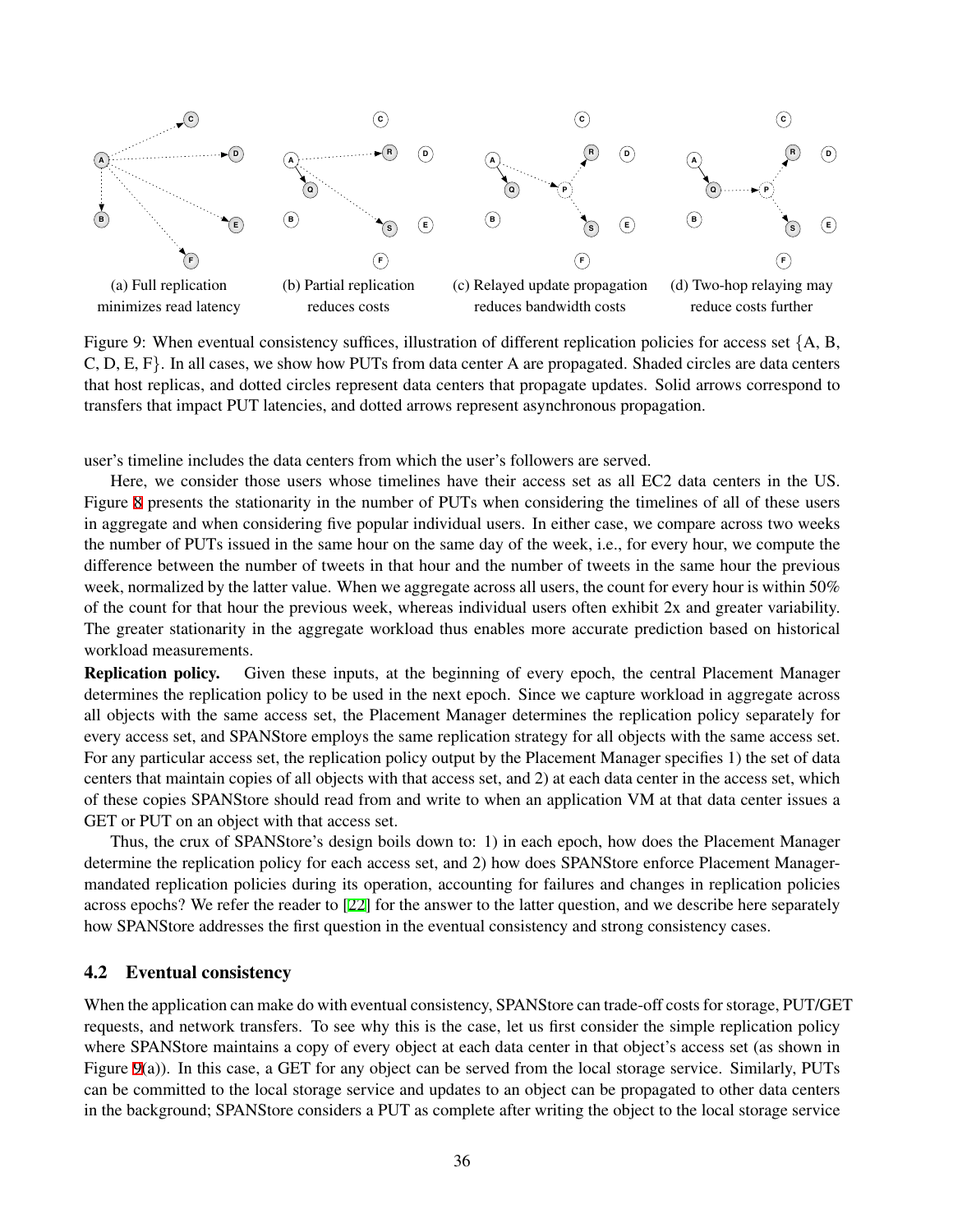because of the durability guarantees offered by cloud storage services. By serving PUTs and GETs from the storage service in the same data center, this replication policy minimizes GET/PUT latencies, the primary benefit of settling for eventual consistency. In addition, serving GETs from local storage ensures that GETs do not incur any network transfer costs.

However, as the size of the access set increases, replicating every object at every data center in the access set can result in high storage costs. Furthermore, as the fraction of PUTs in the workload increase, the costs associated with PUT requests and network transfers increase as more copies need to be kept up-to-date.

To reduce storage costs and PUT request costs, SPANStore can store replicas of an object at fewer data centers, such that every data center in the object's access set has a nearby replica that can serve GETs/PUTs from this data center within the application-specified latency SLOs. For example, as shown in Figure [9\(](#page-10-0)b), instead of storing a local copy, data center *A* can issue PUTs and GETs to the nearby replica at *Q*.

However, SPANStore may incur unnecessary networking costs if it propagates a PUT at data center *A* by having *A* directly issue a PUT to every replica. Instead, we can capitalize on the discrepancies in pricing across different cloud services (see Section [2\)](#page-1-1) and relay updates to the replicas via another data center that has cheaper pricing for upload bandwidth. For example, in Figure [9\(](#page-10-0)c), SPANStore reduces networking costs by having *A* send each of its updates to *P*, which in turn issues a PUT for this update to all the replicas that *A* has not written to directly. In some cases, it may be even more cost-effective to have the replica to which *A* commits its PUTs relay updates to a data center that has cheap network pricing, which in turn PUTs the update to all other replicas, e.g., as shown in Figure [9\(](#page-10-0)d).

We address this trade-off between storage, networking, and PUT/GET request costs by formulating the problem of determining the replication policy for a given access set *AS* as a mixed integer program. For every data center  $i \in AS$ , the integer program chooses  $f + 1$  data centers (out of all those on which SPANStore is deployed) which will serve as the replicas to which *i* issues PUTs and GETs. SPANStore then stores copies of all objects with access set *AS* at all data centers in the union of PUT/GET replica sets.

The integer program we use imposes several constraints on the selection of replicas and how updates made by PUT operations propagate. First, whenever an application VM in data center *i* issues a PUT, SPANStore synchronously propagates the update to all the data centers in the replica set for *i* and asynchronously propagates the PUT to all other replicas of the object. Second, to minimize networking costs, the integer program allows for both synchronous and asynchronous propagation of updates to be relayed via other data centers. Synchronous relaying of updates must satisfy the latency SLOs, whereas in the case of asynchronous propagation of updates, relaying can optionally be over two hops, as in the example in Figure [9](#page-10-0)(d). Finally, for every data center *i* in the access set, the integer program identifies the paths from data centers *j* to *k* along which PUTs from *i* are transmitted during either synchronous or asynchronous propagation.

SPANStore's Placement Manager solves this integer program with the objective of minimizing total cost, which is the sum of storage cost and the cost incurred for serving GETs and PUTs. The storage cost is simply the cost of storing one copy of every object with access set *AS* at each of the replicas chosen for that access set. For every GET operation at data center *i*, SPANStore incurs the price of one GET request at each of *i*'s replicas and the cost of transferring the object over the network from those replicas. In contrast, every PUT operation at any data center *i* incurs the price of one PUT request each at all the replicas chosen for access set *AS*, and network transfer costs are incurred on every path along which *i*'s PUTs are propagated.

### 4.3 Strong consistency

When the application using SPANStore for geo-replicated storage requires strong consistency of data, we rely on quorum consistency [[17\]](#page-14-20). Quorum consistency imposes two requirements to ensure linearizability. For every data center *i* in an access set, 1) the subset of data centers to which *i* commits each of its PUTs—the PUT replica set for *i*—should intersect with the PUT replica set for every other data center in the access set, and 2) the GET replica set for *i* should intersect with the PUT replica set for every data center in the access set. The cardinality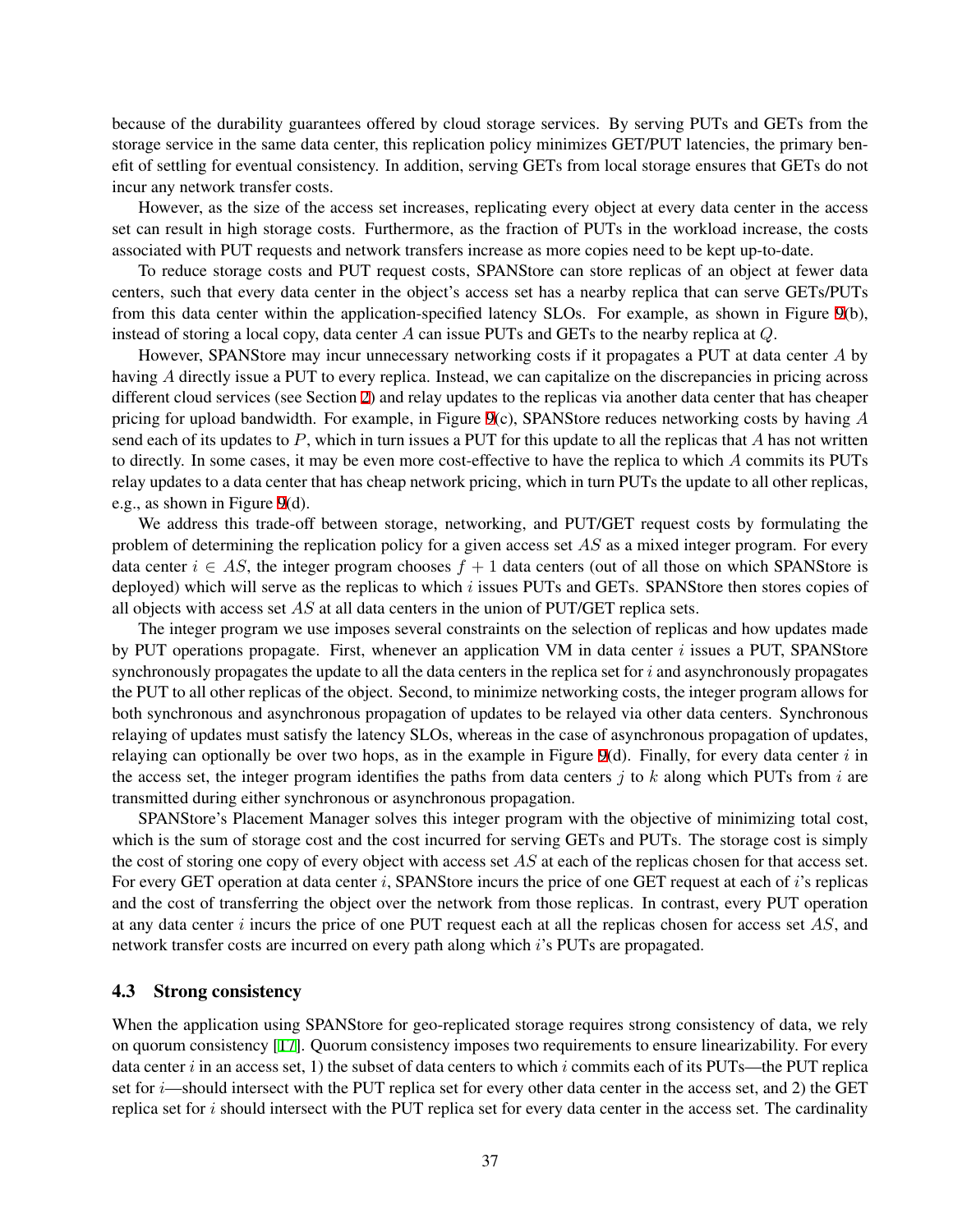

<span id="page-12-0"></span>Figure 10: Example use of asymmetric quorum sets. Solid unshaded circles represent data centers in the access set, and shaded circles are data centers that host replicas. Directed edges represent transfers to PUT replica sets, and dashed ovals represent GET replica sets.

of these intersections should be greater than the number of failures that the application wants SPANStore to tolerate.

In our design, we use asymmetric quorum sets [[20](#page-14-21)] to instantiate quorum consistency as above. With asymmetric quorum sets, the PUT and GET replica sets for any particular data center can differ. We choose to use asymmetric quorum sets due to the non-uniform geographic distribution of data centers. For example, as seen in Figure [3\(](#page-3-1)a), EC2 data centers have between 2 and 16 other data centers within 200ms of them. Figure [10](#page-12-0) shows an example where, due to this non-uniform geographic distribution of data centers, asymmetric quorum sets reduce cost and help meet lower latency SLOs.

The integer program that the Placement Manager uses for choosing replication policies in the strong consistency setting mirrors the program for the eventual consistency case in several ways: 1) PUTs can be relayed via other data centers to reduce networking costs, 2) storage costs are incurred for maintaining a copy of every object at every data center that is in the union of the GET and PUT replica sets of all data centers in the access set, and 3) for every GET operation at data center *i*, one GET request's price and the price for transferring a copy of the object over the network is incurred at every data center in *i*'s GET replica set.

However, the integer program for the strong consistency setting does differ from the program used in the eventual consistency case in three significant ways. First, for every data center in the access set, the PUT and GET replica sets for that data center may differ. Second, we constrain these replica sets so that every data center's PUT and GET replica sets have an intersection of at least  $2f + 1$  data centers with the PUT replica set of every other data center in the access set. Finally, PUT operations at any data center *i* are propagated only to the data centers in *i*'s PUT replica set, and these updates are propagated via at most one hop.

### 4.4 Cost savings

As an example of the cost savings that SPANStore can enable, Figure [11](#page-13-0) compares cost with SPANStore against three other replication strategies. We consider a) GET:PUT ratios of 1 and 30, b) average object sizes of 1 KB and 100 KB, and c) aggregate data size of 0.1 TB and 10 TB. Our choice of these workload parameters is informed by the GET:PUT ratio of 30:1 and objects typically smaller than 1 KB seen in Facebook's workload [\[11](#page-14-22)]. In all workload settings, we fix the number of GETs at 100M and compute cost over a 30 day period. The results shown here are for the strong consistency case with SLOs for the 90*th* percentile GET and PUT latencies set at 250ms and 830ms; 830 ms is the minimum PUT latency SLO if every object was replicated at all data centers in its access set.

Comparison with single-cloud deployment. First, Figure [11](#page-13-0)(a) compares the cost with SPANStore with the minimum cost required if we used only Amazon S3's data centers for storage. When the objects are small (i.e., average object size of 1KB), SPANStore's cost savings predominantly stem from differences in pricing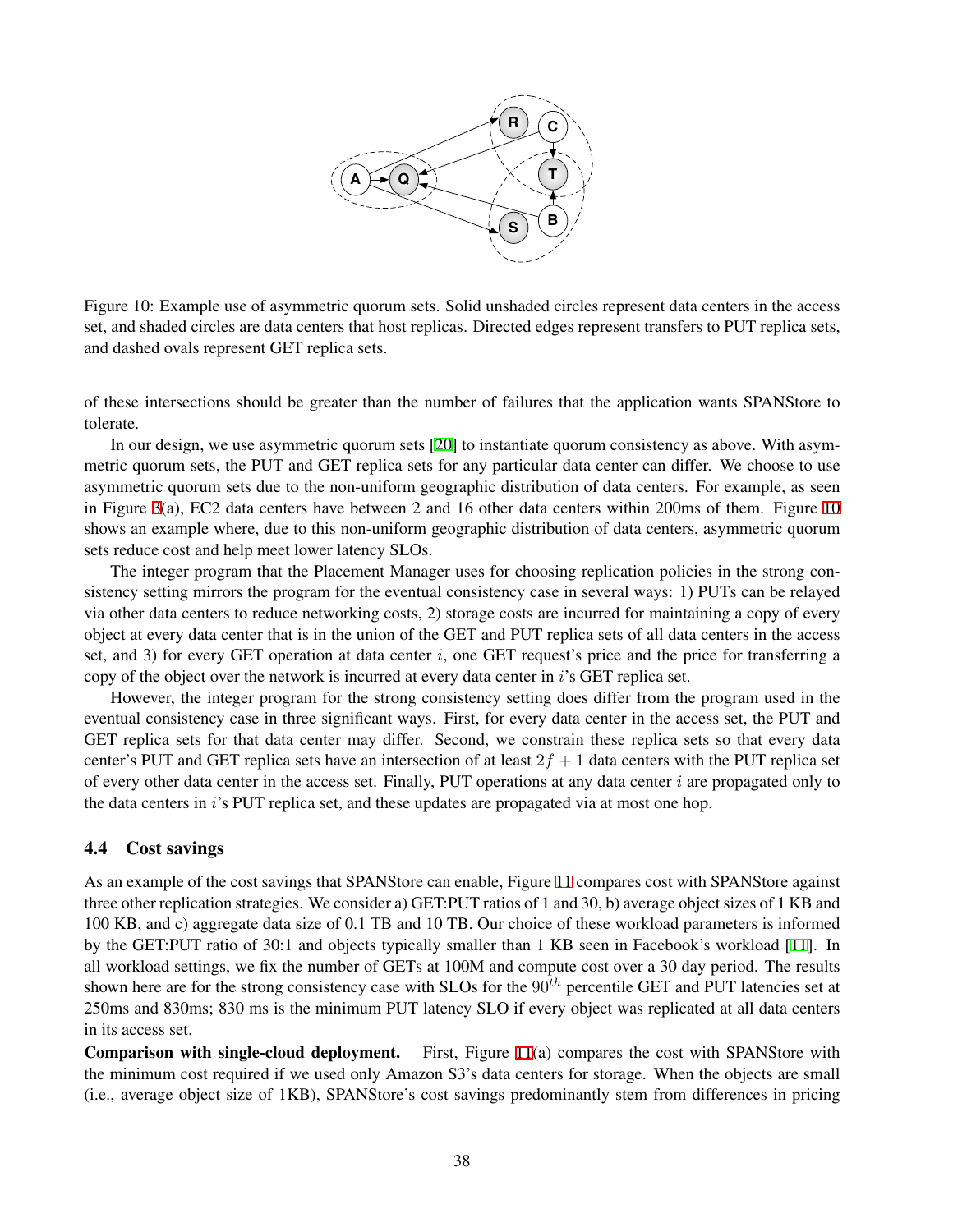<span id="page-13-0"></span>

Figure 11: Cost savings enabled by SPANStore compared to (a) when data is replicated across the data centers of a single cloud service, and when using the (b) *Everywhere* and (c) *Single* replication policies. Legend indicates GET:PUT ratio, average object size (in KB), and overall data size (in TB). Note log-scale on x-axis.

per GET and PUT request across cloud providers. When the average object size is 100KB, SPANStore still offers cost benefits for a sizeable fraction of access sets when the PUT/GET ratio is 1 and overall data size is small. In this case, since half of the workload (i.e., all PUT operations) require propagation of updates to all replicas, SPANStore enables cost savings by exploiting discrepancies in network bandwidth pricing across cloud services. Furthermore, when the total data size is 10 TB, SPANStore reduces storage costs by exploiting the greater density of data centers and storing fewer copies of every object.

Comparison with fixed replication policies. Figure [11](#page-13-0) also compares the cost incurred when using SPANStore with that imposed by two fixed replication policies: *Everywhere* and *Single*. With the *Everywhere* policy, every object is replicated at every data center in the object's access set. With the *Single* replication policy, any object is stored at one data center that minimizes cost among all single replica alternatives that satisfy the PUT and GET latency SLOs.

In Figure [11\(](#page-13-0)b), we see that SPANStore significantly outdoes *Everywhere* in all cases except when GET:PUT ratio is 30 and average object size is 100KB. On the other hand, in Figure [11](#page-13-0)(c), we observe a bi-modal distribution in the cost savings as compared to *Single* when the object size is small. We find that this is because, for all access sets that do not include EC2's Sydney data center, using a single replica (at some data center on Azure) proves to be cost-optimal; this is again because the lower PUT/GET costs on Azure compensate for the increased network bandwidth costs. When the GET:PUT ratio is 1 and the average object size is 100KB, SPANStore saves cost compared to *Single* by judiciously combining the use of multiple replicas.

# 5 Conclusion

In summary, high latency variance and the need for judicious data replication are two challenges for any geodistributed web service deployed in the cloud. To address these challenges, we presented two systems. First, CosTLO combines the use of multiple forms of redundancy by inferring models of replication and load balancing within cloud storage services. Second, SPANStore replicates data across the data centers of multiple cloud providers in order to exploit pricing discrepancies and to benefit from the greater geographical density of data centers. Together, these systems enable cost-effective support for low latency data access in the cloud.

# Acknowledgments

Many others contributed to the design, implementation, and evaluation of the systems presented in this paper: Michael Butkiewicz, Dorian Perkins, and Ethan Katz-Bassett for SPANStore, and Curtis Yu for CosTLO. This